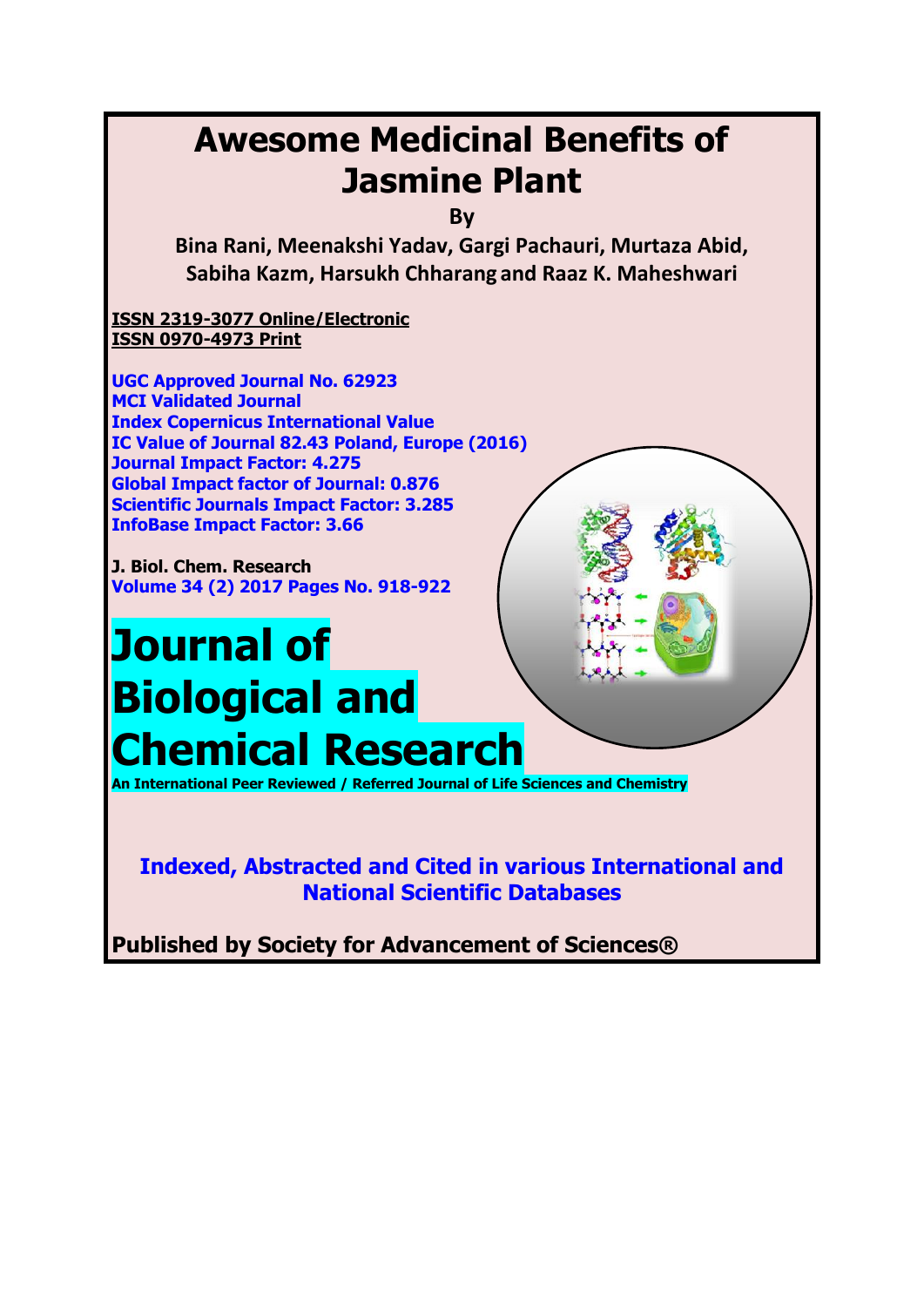#### **J. Biol. Chem. Research. Vol. 34, No. 2: 918-922, 2017 (An International Peer Reviewed / Refereed Journal of Life Sciences and Chemistry) Ms 34/02/0012/2017 All rights reserved ISSN 0970-4973 (Print) ISSN 2319-3077 (Online/Electronic)**



**Dr. Bina Rani http:// [www.sasjournals.com](http://www.sasjournals.com/) http:// [www.jbcr.co.in](http://www.jbcr.co.in/) [jbiolchemres@gmail.com](mailto:jbiolchemres@gmail.com)**

**Received: 21/08/2017 Revised: 01/12/2017 Accepted: 02/12/2017**

**RESEARCH PAPER**

### **Awesome Medicinal Benefits of Jasmine Plant**

**Bina Rani, Meenakshi Yadav\* , Gargi Pachauri\* , Murtaza Abid\*\* , Sabiha Kazmi\*\*\*, Harsukh Chharang\*\*\*\* and Raaz K. Maheshwari\*\*\*\***

**Department of Chemistry and Environmental Engineering, Poornima College of Engineering,** 

**Jaipur, Rajasthan**

**\*Department of Chemistry, Meerut College, Meerut, UP**

**\*\*Department of Biochemistry, King George's Medical College, Lucknow, UP**

**\*\*\*Department of Botany, Shia P.G. Collge, Lucknow, U.P., India**

**\*\*\*\*Department of Chemistry, SBRM Govt PG College, Nagaur, Rajasthan**

#### **ABSTRACT**

*For medicinal purpose various parts of jasmine plant such as leaves and flowers are used. The plant parts exhibit astringent/constricts tissues, acrid, thermogenic/ heat generating, aphrodisiac, antiseptic, pain relieving, purifying, increase flow of blood in pelvic region, emollient, urine stimulating, ant-parasitic, deobstruant, teeth-cleaning, pus-discharging and tonic properties. Leaves are used in treatment of swollen spongy gums, ulcers, and loose teeth, tooth-ache, skin diseases, pain in ear, pus in ear, ulcer, painful periods, and wound. Flowers are used in eye diseases, ulcers, skin diseases, itching, diseases of teeth etc. Jasmine oil has anti-depressant, antiinflammatory, antiseptic, aphrodisiac, and sedative properties and used in treatment of Depression, nervous exhaustion, stress related conditions and in child birth. It is used during labor to strengthen the contraction. The leaves of this plant contain a chemical called Jasmininie. The oil contains benzyl acetate, methyl ethynylate and iliquol. It cures kapha and pitta kind of disorders. The oil is anti-vata and aphrodisiac which generates pleasant feelings.*

*Keywords: Jasmininie, Benzyl acetate, Iliquol, Antidepressant, Aphrodisiac, Antiseptic, Emmenagogue and Antioxidative.*

#### **INTRODUCTION**

Jasmine is botanically known as Jasminum officinale or Jasmininie and belongs to the olive family of Oleaceae. This shrub comprises of approximately two hundred species that are originally from Oceania, Eurasia and Australasia. Some species include; Spanish jasmine (Jasminumg randiflorum), Jasminumglandulosum Wall. (J. dichotomum), Jasminumofficinale (sweet jasmine), Jasminumdichotomum (Gold Coast Jasmine), Jasminum arborescence Roxb.(nava-mallikaa or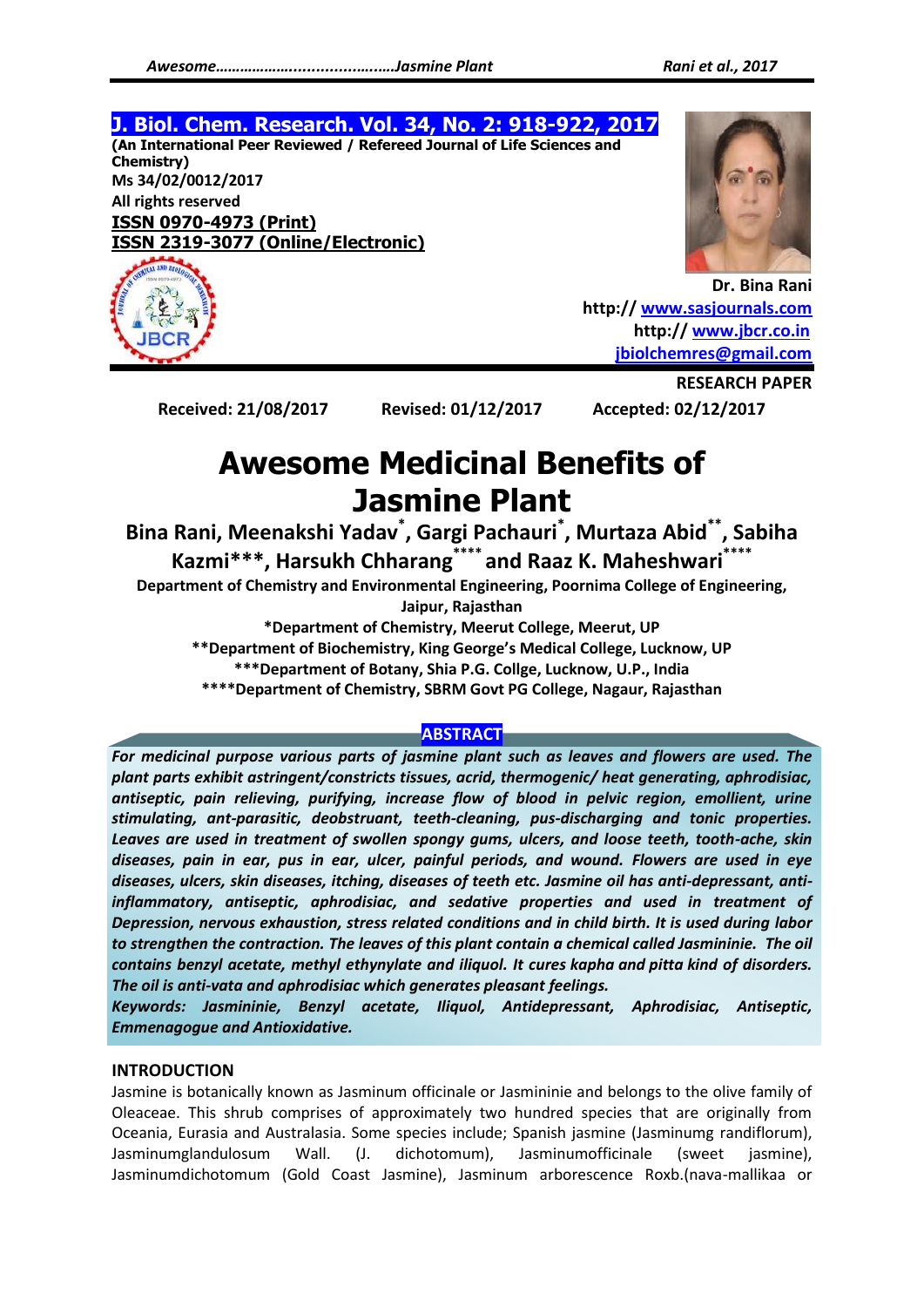nagamalli or tree jasmine), Jasminumsambac Linn. (motia or lily jasmine), Brazilian Jasmine, Jasminum (Joohi or jui), Jasminumgrandiflorum (L.) (Chameli), Jasminummultiflorum Roth. (Safedchameli), JasminumheterophyllumRoxb.,Jasminumfluminense, JasminumarborescensRoxb. (Tree Jasmine), Jasminumauriculatum (Juyi, needle flower jasmine, Juhi), Jasminumangustifolium Linn, Jasminummesnyi Hance (Japanese Jasmine, Primrose Jasmine or Jasminumprimulinum Hemsley) and Jasminumpolyanthum (White Jasmine).. Jasmine is grown all over India in houses, gardens, parks, flower pots, temples as an ornamental plant. It can be deciduous or evergreen plant depending upon its type and variety. This very flower possess 5 petals at least and 12-15 as maximum. This is a creeper plant. The branches are striped and leaves are upward facing and uneven. The plant bears clove like a bud which gradually develops into the flowers. The white cloves like flowers are on a single small stem or on stems longer than the end of leaves. Flowers are pentaculate; in some branches the flowers are larger than leaves and are wide and fragrant. Mostly, the plant bears flowers in rainy season.

jjasmine is analgesic, antidepressant, antiseptic, expectorant, aphrodisiac, sedative, stomachic, diuretic, depurative, astringent, stimulating, anti-oxidizing, anthelmintic and anti-inflammatory in nature. Furthermore, there are other numerous advantages this amazing plant offers to humanity. These benefits have been attributed to its phytochemical, medicinal and pharmacological properties

#### **JASMINUM GRANDIFLORUM CHEMICAL CONSTITUENTS**

The leaf of the plant contains ascorbic acid, anthranilic acid and its glucoside, indoleoxygenase, alkaloid jasminine and salicylic acid. The flowers contain pyridine and nicotinate derivatives. The oil extracted from the plant yield benzyl acetate, benzyl benzoate, phytol, methyl jasmonate, linalool, geranyl linalool and isophytol.

AyurvedicOils.com only covers the possible benefits of Essential Oils when strictly used for Aromatherapy or Topical Use. Never ingest an Essential Oil. Copyright © Essential Depot, Inc.

'Smell the scent of Jasmine and forget your troubles' is the meaning of the Arabic phrase 'Shil il ham'.

Gifting someone with Jasmine flowers or its essential oil is the direct way to wish happiness, delight, solace, hope and good spirit.

lasmine grandiflora O

Called as Jati in Ayurveda, Jasmine is recommended in Ayurveda for treating ulcer, dysmennorhea, migraine, wounds, labor pain, skin infections, odontalgia, depression, flatulence, insomnia and reproductive problems.

#### **SPLENDID BENEFITS OF JASMINE**

Borar et al., (2011) report that methanolic leaf extract of jasmine has an antioxidizing ability. As a result, it is suitable for inhibiting oxidation. It also helps to remove potentially damaging oxidising agents in a living organism. Furthermore, Dubey et al., (2016) assessed the antioxidant activity and phytochemical properties of the aqueous extract of Jasminum officinale leaves (Figure 1).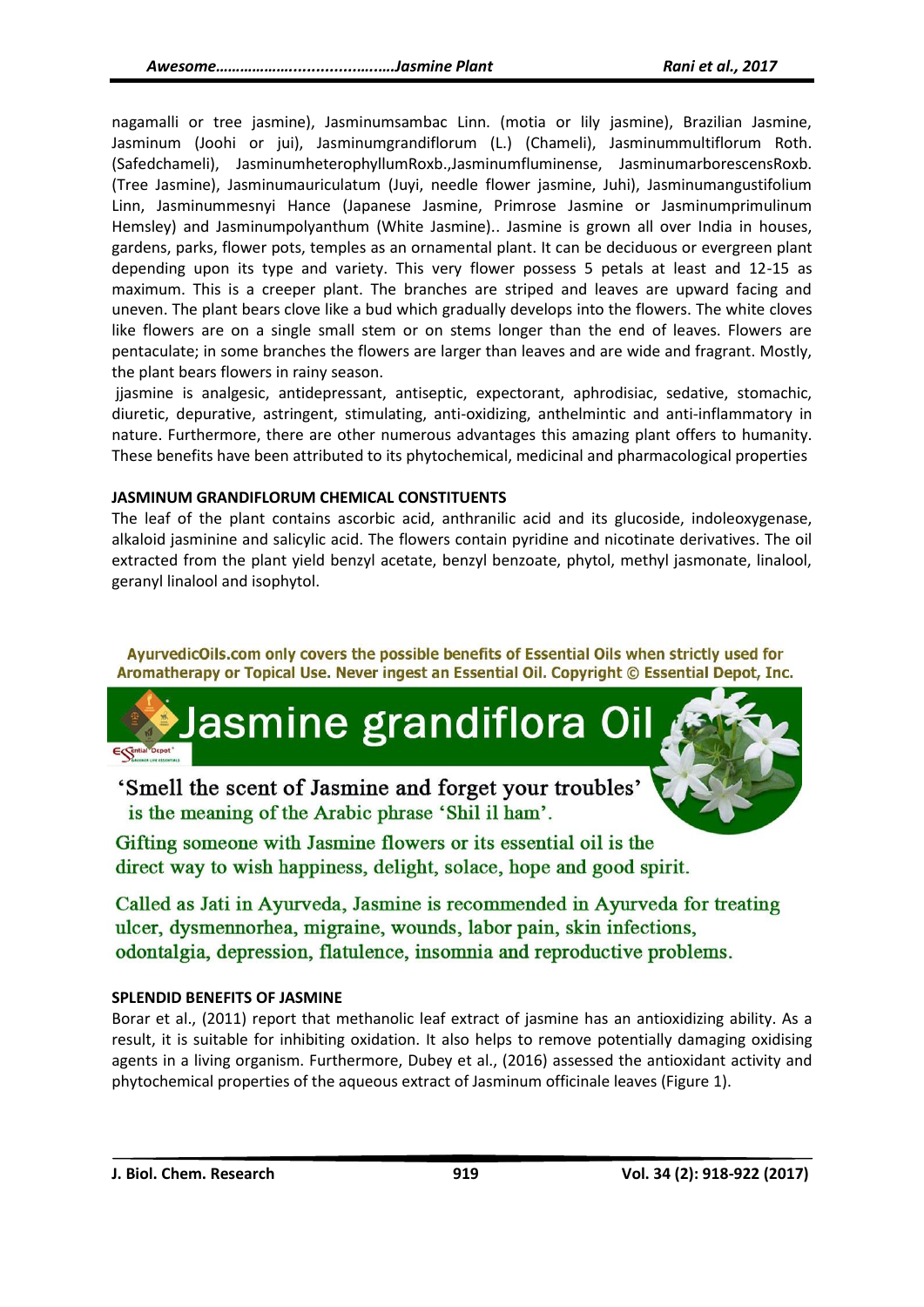This was evaluated in vitro using free radical scavenging assays for DPPH, NO, superoxide and ABTS radicals in addition to Reducing Power assessment. They also assessed the total phenolic, flavonoid and flavonol contents of the extract using standard procedures.The phytochemical analysis of the extract showed the presence of glycosides, tannins, steroids, flavonoids, coumarins, alkaloids, terpenoids and saponins. Their study supports the use of jasmine in traditional medicines due to its significant antioxidant potential. The phenolic compounds in jasmine act as antioxidants that scavenge for free radicals associated with oxidative damage (Shi et al., 2006). Researchers reveal that ethanolic and aqueous extracts of jasminuman gustifolium Linn. plant exhibit antitumor potentials. Shekhar and Prasad (2015) report that Jasminum angustifolium Linn plant can be used for suppressing tumour syndrome.

Costa et al., (2012) report that jasmine is a rich source of phytol, which exhibits anticonvulsant activity. This is done by modulating the neurotransmitter systems in piloacarpine-induced seizures. Jasmine sambac roots can be boiled with water and the infusion taken for treating diabetes mellitus and regulating the blood sugar level (Sunilson et al., 2010).Jasmine flowers act as a lactifuge and as such useful for reducing milk secretion during life-threatening conditions. Jasmine flowers can be macerated and applied on the breast for a couple of days until secretion stops. Sulaiman et al., (2012) report that the flowers, roots and leaves of jasmine plant can be used for preparing herbal medicines for treating and preventing constipation and flatulence.





#### **Figure 1. Jasmine Habit and a flowering twig.**

#### **HOME REMEDIES**

The paste of the root of jasmine plant is applied as face pack to improve the complexion. The fresh, tender leaf of the plant is chewed to relieve pain due to dental caries, mouth ulcers and in weak gums. The decoction of the leaf is used for gargling in cases of gingivitis and mouth ulcers. The paste of the root of jasmine plant is applied over forehead to relieve headache. The oil prepared from the root is applied over the affected area in sciatica, facial paralysis and general debility. The oil prepared from the root and flowers of the plant is applied over the scalp in cases of dizziness, vertigo and headache. Few drops of oil prepared using the leaf of jasmine plant is poured inside the ear to relieve earache and pus discharge from the ears. The paste of the leaf, root and flower is applied over the affected area of skin diseases like scabies and itching. The oil prepared using the leaf of jasmine plant is applied over the area affected with open wound to heal it. The fresh juice of the flowers is dropped into the eyes to treat conjunctivitis and other eye disorders. The paste of the root of the plant is applied over the bladder area to relieve difficulty in micturition and dysmenorrhea. The paste prepared from the root of the plant is applied over the penile region in cases of erectile dysfunction.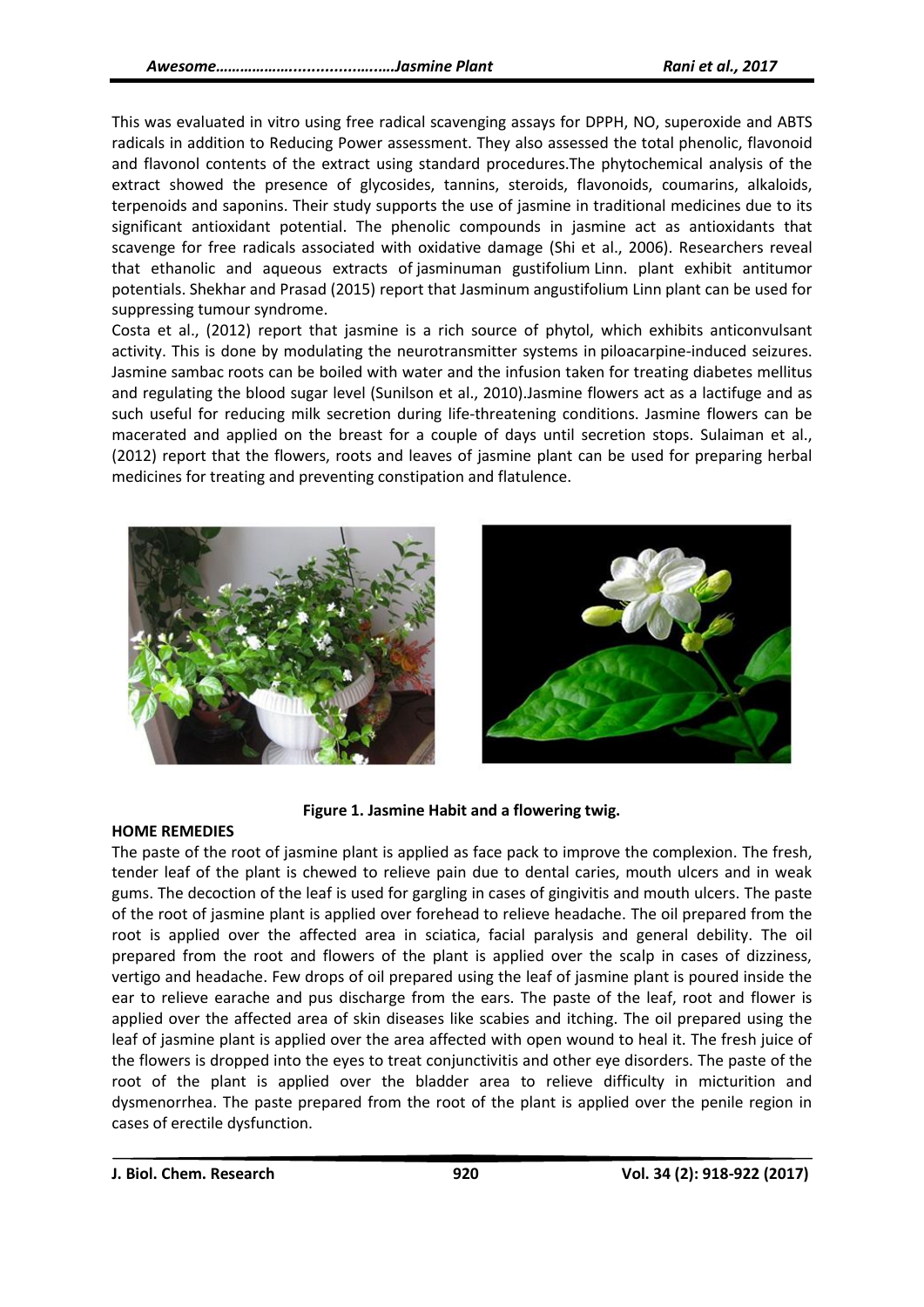The cold infusion prepared from the flowers of jasmine is given in a dose of 40-50 ml to treat fever. The perfume of the flowers obtained through distillation method is commercially used. Jasmine can be used as an emmenagogue for stimulating and increasing menstrual flow. Jasmine sambac Linn. is effective against viruses and as such the leaves can be used for treating cough, cold and fever as reported by Sabharwal et al., (2013). Sabharwal et al., (2013) agree that the juices from Jasminum sambac Linn. leaves can be used for treating gallstones. Jasmine sambac leaves can also be soaked in cold water and consumed for treating gallstones (Sunilson et al., 2010). Jasmine flower is antidepressant and relaxing in nature thus can be used for alleviating depression. Jasmine plant is diuretic in nature and as such can be used for preparing herbal medicines for increasing the passage of urine. The leaves can be decocted and used for treating ulcerative stomatitis. Jasmine can be used for preparing hair creams and hair ornaments. Jasmine flowers can be used for producing jasmine tea.

Jasmine roots can be decocted and used for treating skin diseases such as scabies, ringworm, leprosy and pimples.

Jain et al., (2011) report that jasminum species can be used for treating dysmenorrhoea and amenorrhoea. Dysmenorrhoea is known as painful menstruation involving abdominal cramps while amenorrhoea is a health condition marked by an abnormal absence of menstruation. Jasmine plant can be decocted and used for tackling gastrointestinal diseases such as stomach ache, dysentery and diarrhea Studies reveal that jasmine has antilithiatic properties and as such can be used for preventing the formation of kidney stones. It also offers relief from the symptoms of kidney stones. Due to its analgesic properties, jasmine leaves can be used for preparing herbal medicines for treating headache.

Jasmine flowers can be soaked overnight in water and used as eyewash. The dried flowers can also be decocted and used as eyewash during swelling, inflammation and reddening of the eye. Jasmine flowers can be soaked in alcohol extract or oil and then used for treating rheumatism. The leaves can be decocted and used for treating and healing wounds. Jasmine flowers and leaves can be squeezed and applied as a poultice on wounds, cuts and sprains to seize bleeding and facilitate healing.

Otorrhea or ear pain or ear drainage is a health condition marked by inflammation of the external or middle ear or both. Jasmine oil can be dropped into the affected ear for tackling otorrhea. Jasmine is an aphrodisiac and as such, both the flowers and leaves can be applied as a poultice on the pubic areas and loins for stimulating sexual desires.

Jasmine is a rich constituent of tannins, which are considered anti-cancerous. As a result, it is deemed useful for treating inflamed or ulcerated tissues associated with cancer. It also helps to reduce peritoneal cancer cell counts.

#### **CONCLUSION**

Jasmine is analgesic, antidepressant, antiseptic, expectorant, aphrodisiac, sedative, stomachic, diuretic, depurative, astringent, stimulating, anti-oxidizing, anthelmintic and anti-inflammatory in nature. Furthermore, there are other numerous advantages this amazing plant offers to humanity. These benefits have been attributed to its phytochemical, medicinal and pharmacological properties. Leaves are used in treatment of swollen spongy gums, ulcers, and loose teeth, tooth-ache, skin diseases, pain in ear, pus in ear, ulcer, painful periods, and wound. Flowers are used in eye diseases, ulcers, skin diseases, itching, diseases of teeth etc. Jasmine oil has anti-depressant, antiinflammatory, antiseptic, aphrodisiac, and sedative properties and used in treatment of depression, nervous exhaustion, stress related conditions and in child birth. It is used during labor to strengthen the contraction.